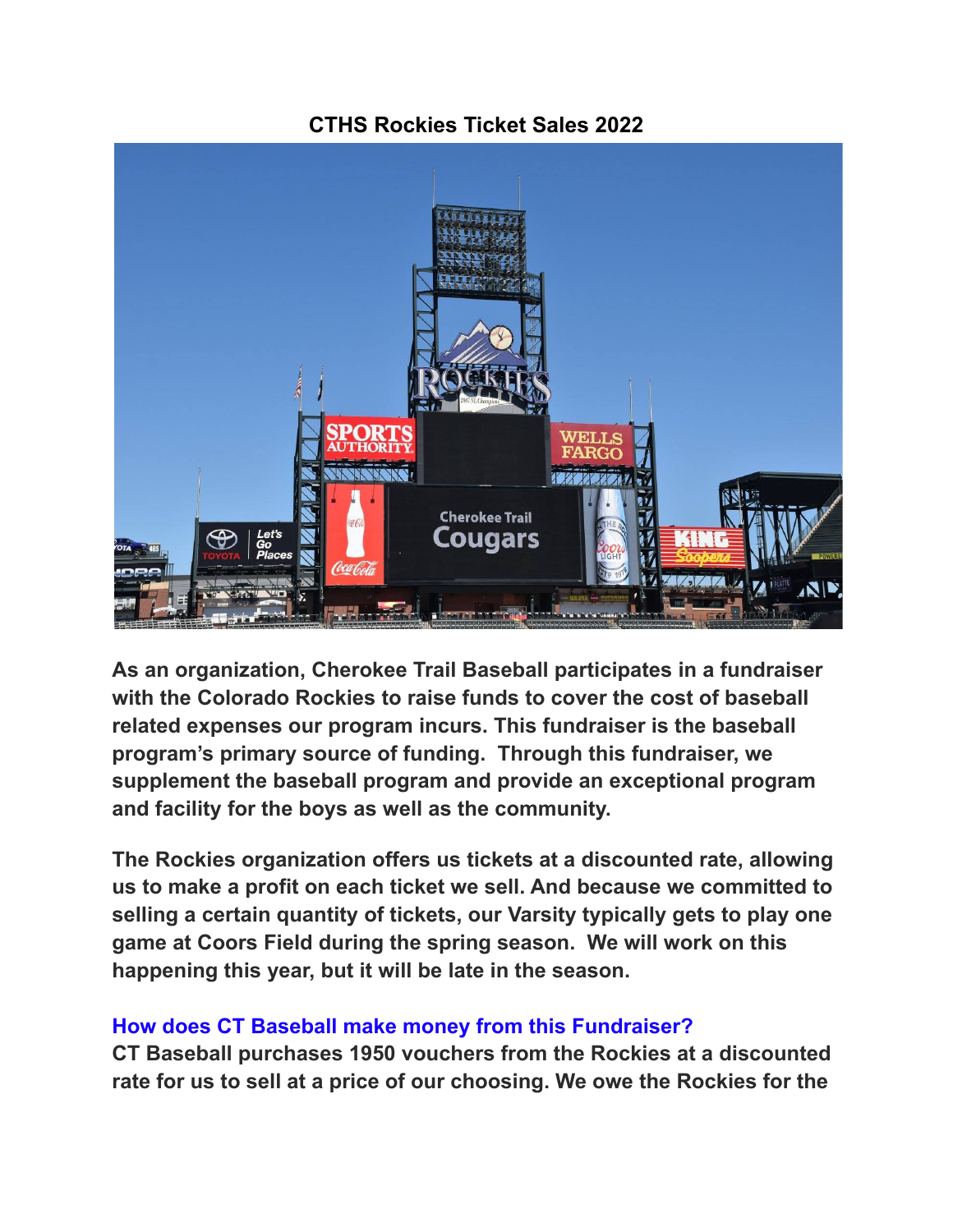**initial 1950 vouchers, regardless of the number of tickets we sell (and our invoice is due early July).**

**The advantages to our program…**

- **1. We keep all of the remaining proceeds**
- **2. Our Varsity plays a game at Coors Field**

**3. Our top Rockies ticket sellers get to participate in pre-game warm-ups 4. All players who sell their 30 vouchers and are in good academic standing will travel to Coors Field and attend the game. (All players are required to sell 30 vouchers in order to participate/play at Coors Field).**

# **What is the money used for?**

**The money generated from this fundraiser supports the necessary items to maintain as well as upgrade the CT baseball facilities. This includes but is not limited to…field leveling, fertilizer, dirt, sod, artificial turf, cage nets, paint, maintenance of vehicles (CTBB owns a gator, lawn mower, and drag), uniforms, baseballs, equipment, etc.**

# **How does the Rockies Fundraiser work?**

**Each baseball family sells a minimum of 30 vouchers at \$45 a voucher. OR you may choose not to sell and pay the buyout tickets for \$1350 which will be due on one of the collection days after actual spring teams are created.**

# **What are Rockies Ticket Vouchers? And how do they work?**

**This year the Rockies are only selling vouchers to games. We will not be selling specific tickets to games. Vouchers will be used at the buyer's discretion and they will go to the Rockies website to exchange their vouchers for tickets. They will receive electronic tickets in exchange for their vouchers. These are great for the buyer who isn't sure what game(s) they would like to attend. Vouchers are \$45.00 (for two tickets). The Rockies have a large selection of games that you can redeem for the voucher. You pick your game and your seats. The game availability will continue to increase as more fans are allowed in the stadium.**